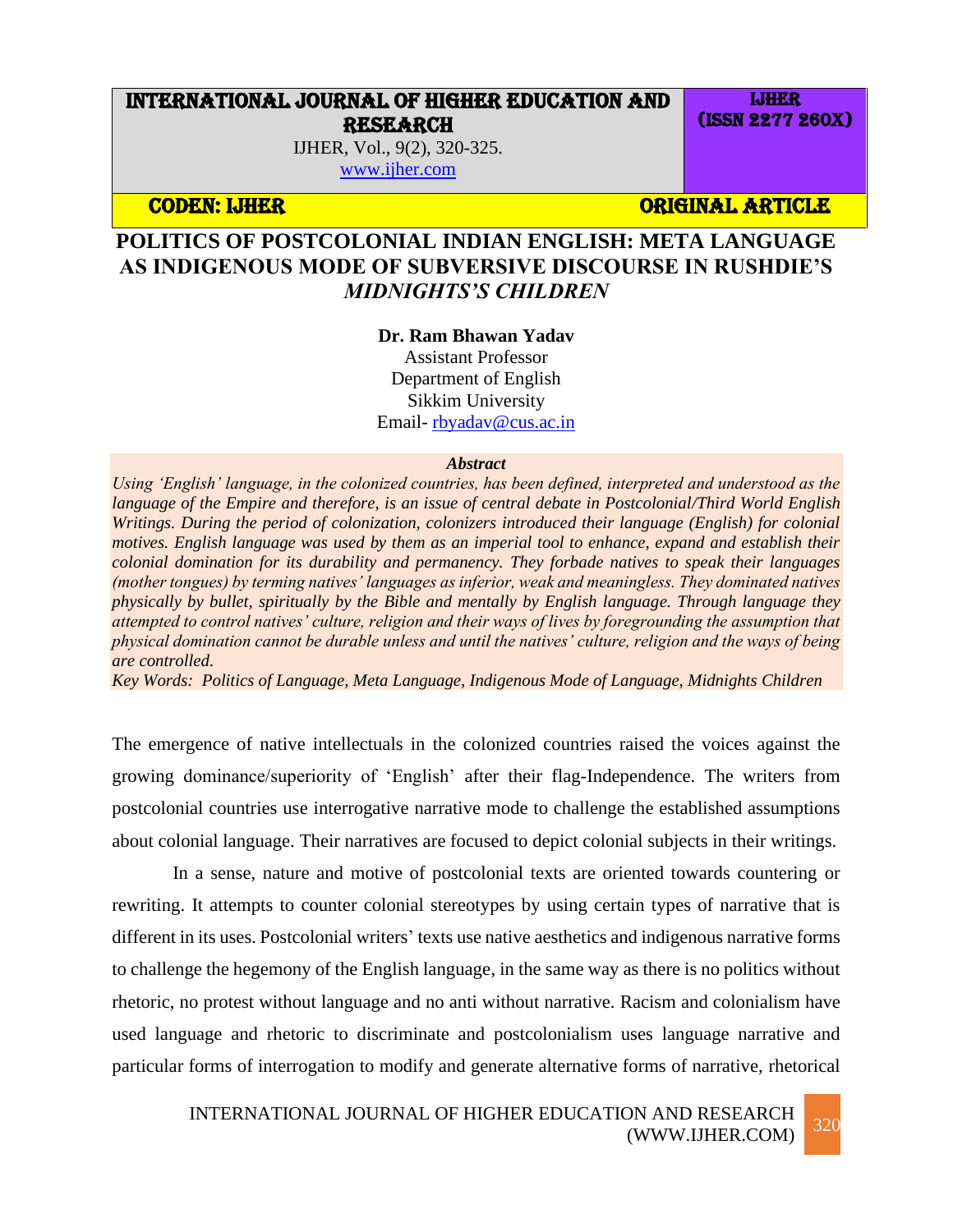strategies and linguistic forms in order to subvert the occidental omnipresence and omnipotence of English language.

This presentation attempts to look at such employment of colonial English in Indian context in order to interrogate colonial tradition, on the one hand to form a textual tradition, on the other hand. It focuses on language and technique of Postcolonial Indian English fiction. It explores and evaluates the notions of language and technique that Indian English fictions have imitated, adopted, abrogated and appropriated. For this purpose I have selected Salman Rushdie's *Midnight Children* (1981). It will intrinsically focus on the notion of Indian English language as minutely reflected in Indian English literature. First, I study the role of English in India and its relation with the vernacular idioms since the imposition of the former by the British and second I have focused on selected text.

The question of using English language in Indian English literature is inextricably reflected and debated. In the contemporary time, English language is the second official language of India's administrative sphere. India is the second largest country in the world in terms of English speaking population. The literature written in the English language is not radically different from the literature written in the any vernacular languages of India. Indian English literature too is rooted in Indian culture. It is a credible literature that expresses a sensibility associated with vernacular and can be meant for Indian audience living in India or abroad.

The most significant use of subversive textual strategy in the novel is 'meta Language' which is considered as 'the variety of methods' to challenge master's language. This metalanguage has been used by Rushdie in four generations of Saleem Sinai's family. When the political intention of the sender is understood by the listener as an imperial or colonising force; when the retaliation is to fight back to challenge the sender of the authority, then it is defined as a postcolonial condition. This definition of postcolonial condition creates in texts the responsibility to subvert colonial language to that extent where language itself seems to fade into silence. This is Meta language, the language that communicates through silence or in other way, challenging the normal way of speech and writing. This can be understood as the obvious articulation of postcoloniality. The spoken language of Saleem creates lacuna when it is compared with the subjects who are compel to speak the imperial language.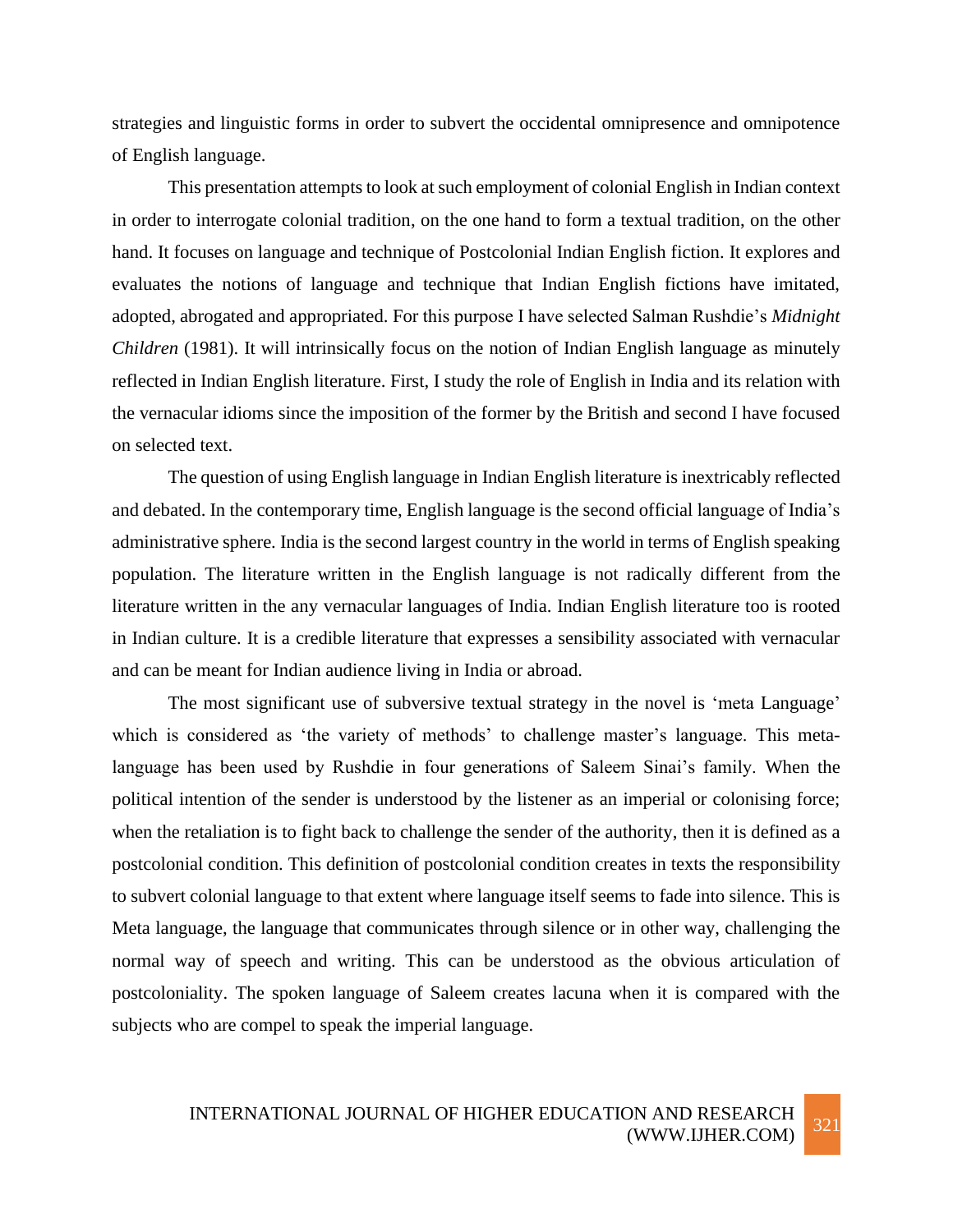Silence in the novel is one of the modes of communication which is practised by four generations of Saleem's family: Naseem, Ahmed, Brass Monkey, and finally Aadam. We notice how Saleem though the means of silence or the absence of spoken and written words, is able to explore or discover his world. The method of using silence commences with the Reverend mother who is angry the way her children are being taught by her husband. "He fills their heads with I don't know what foreign languages, whatisthename, and other rubbish also, no doubt" (42). She cannot sustain even Nadir Khan's hide in her house where her unmarried daughters live, for this can be considered as defilement of the cultural values, if not the physical defilement of daughters. Saleem's presentation of this woman in the novel is very strong, outspoken opponent of change and supporter of traditional values. Her husband in her final pregnancy tries to help her. Her response for this assistance is like this. "This, whatsitsname, is a very heavy pot; and if just once I catch you in here, whatsitsname, I will pull your head into it, and add some dahi and make, whatsitsname, a korma" (41). It is significant to say that Naseem has maintained pre-colonial position that helps postcolonial subject to shrug off the figurative chain of oppression. It is her desire to return to a time, unfettered by Europe that she cannot have in modern, post-colonial context. She is not a *chamcha* and her being is not to incline to serve colonial master. She becomes silent for three years when Aziz chides her like this "bellows, be silent, woman" (53). Her complainants and allegations are silenced, and her attitude remains unchanged. Her silence simply means her desire to regain pre-colonial India.

The second generation of 'silence as language' is practised by Ahmed, who in the beginning represents potential power. Saleem's father gradually losses this power under the influence of colonial power. In Methwold's estate, he finds himself chained by the European desire to maintain things the way they were under colonial rule. Ahmed, who finally becomes silenced financially and sexually and impotent, buys a "bulbul" which Alice identifies as "nothing but a talking budgie, some crook in Chor Bazar must have painted the feathers" (203). This indicates the silence of his generation. The bird's singing voice remains silent despite Ahmed's encouragement, but just like *Chamcha* who chooses to mimic the language of the oppressor rather than speaking for their people: "his own self-same voice: sing little bulbul sing!" (203). This kind of replication of his own mimicry leads Ahmed into a place of virtual silence where his only articulations are "nonsense words, showing a marked preference for the naughty childhood names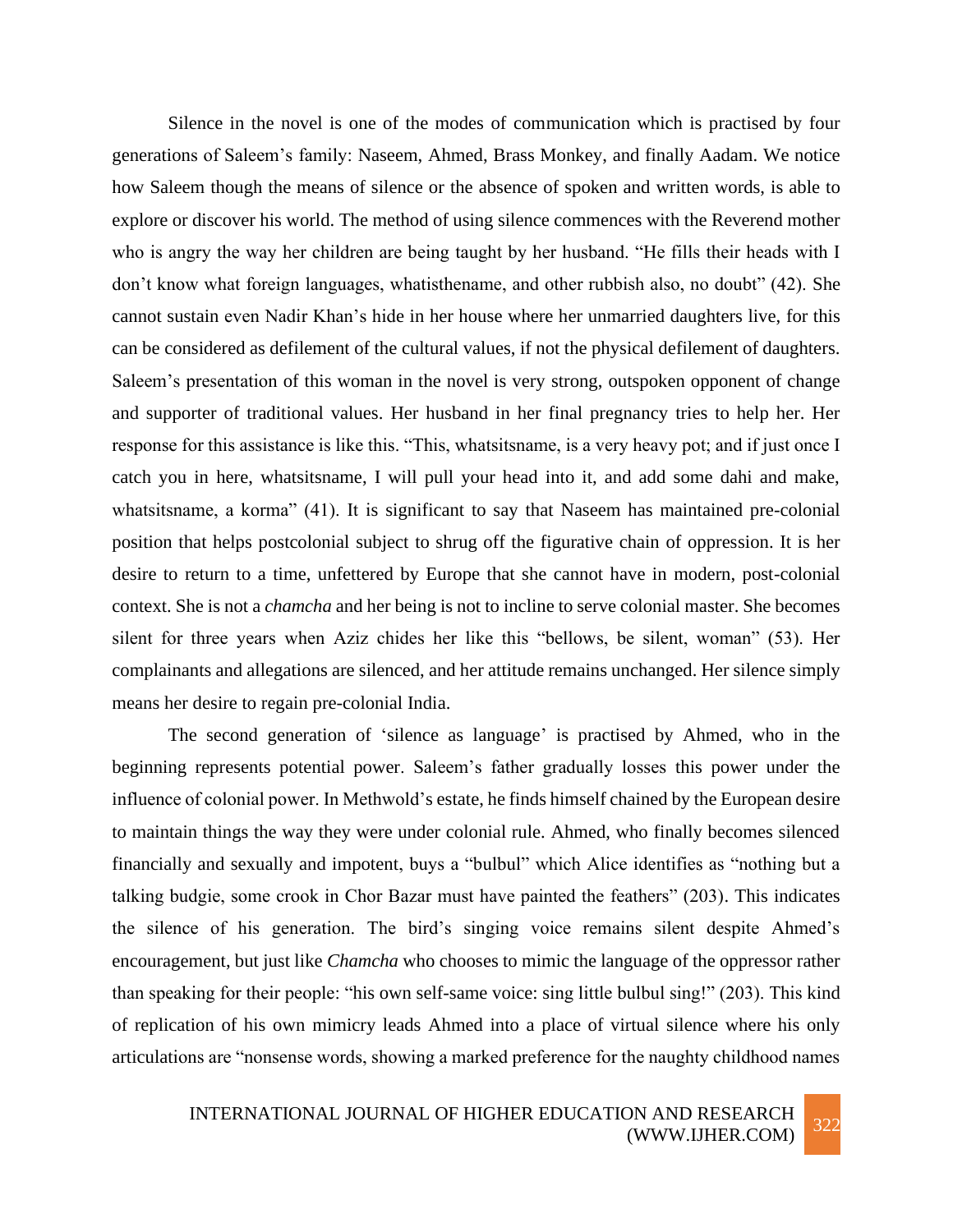of excreta" (337). In this way, Ahmed is reduced to a language that expresses a condition of quite literary shit.

The third generation is represented by Brass Monkey, who later becomes Jamila, the singer. As a child Saleem's sister has "the gift of talking to birds and to cats . . . From birds she learns how to sing; and from cats she learns a form of dangerous independence. This combination of language makes her proficient to get success in post-Independent Pakistan. But this is not a complete free articulation because she refuses to listen or speak the language of love. Brass monkey uses the language of pure violence when she physically defeats the cats' killer, an act which permanently eliminates American girls' domination over the children of Methwold's estate.

The fourth generation is represented by Saleem's son, Aadam, "a child who heard too much ... rendered dumb by a surfeit of sound" (420) does not speak a single word from his birth in the same way as Saleem refuses to close his eyes until he realises it was impossible to "to face the world with his eyes open all the time" (125). His spirit is broken, perhaps, by the failure of children of midnight to perform in the active literal mode (238-239). Aadam discovers a new language and new sound with which to express the needs, desires, and identities of his generation. He does find this voice.

> Abba . . . father. He is calling me father. But no, he has not finished, there is a strain on his face, and finally my sons, who will have to be a magician to cope with the world I am leaving him, complete his awesome first word . . . . cababba . . . . (459)

Aadam's first articulation is not Indian and, although not English, it is inscribed with the meaning of "magic" in this language. But, it should be noted that silence breaks sense with the sense of time, not just the description of linear time, but a time for the new generation.

This new language is the linguistic result of fourth generation uninfluenced by the forbears. It is the composite result of the language used by previous generations. Hanif's language, telephonic language of Amina who first avoids then compels to adopt and finally abandons. Amina uses the telephone but cannot speak. Here the use of telephone becomes an instrument to show disconnection rather than communication. When Amina wants to abandon telephonic communication, she is reprimanded by her son's action. Saleem writes the colonial language to the commander Sabarmati in a note and indirectly writes his mother of the warning she heeds. The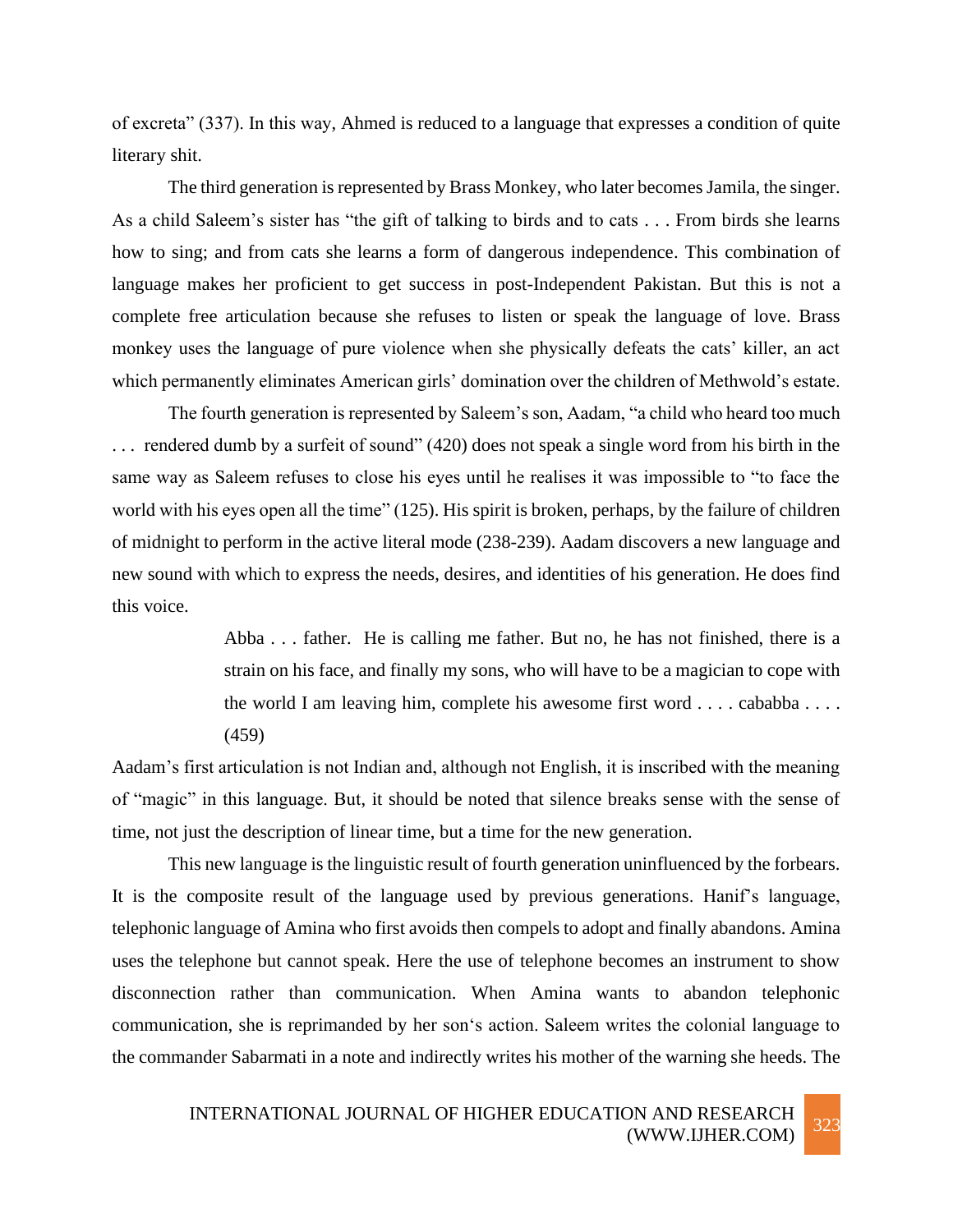most significant and interesting language that Saleem develops in the novel is the language used with midnight children. The chest washing episode in the novel in which the normal structure is "inverted by the mind" (161), Saleem begins to hear the voices "deafening many tongued terrifying, inside his mind" (162). Saleem finds out that "voices could be controlled" (164). And this control grows still further when he frees himself from the bondages of the words, when "language faded away, and was replaced by universally intelligible thought –forms which far transcended words" (168). Where the politics of the country is enmeshed in the linguistic battle ("Language divides us"), Saleem is able to formulate the union with the children of midnight: " Siamese twins with two bodies dangling of a single head and neck, the head could speak in two voices, one male and one female, and every language and dialect spoken in subcontinent"(198). Saleem's telepathy is true postcolonial spirit when he not only "cribs an entire English essay from Cyrus" (171) but in order to avoid suspicion changes the language of adding "mediocre touches of my own" (172). This process of taking language from colonial context and suiting it according to varying situations seems to be postcolonial symptom. The use of English, as used by Padma is also significant in the projection of postcolonial language. Finally, *Midnight's Children* is Rushdie/Saleem's 'act of love' that produces a textual strategy to subvert or challenge the imposed imperial language.

## **Works Cited and References:**

Ahmad, Aijaz. *In Theory: Classes, Nations, Literatures.* London: Verso, 1992. Print.

- Ashcraft, Bill, Gareth Griffiths, and Helen Tiffin. *The Empire Writes Back*. London: Routledge, 1991.Print.
- Bharucha, Rustom. "Rushdie's Whale". *Massachusetts Review.* 27.2 (1986). 212-237, Print.

Bhabha, Homi K. *The Location of Culture*. New York: Routledge, 2005. Print.

- Britton, Celia. Edouard *Glissant and Postcolonial Theory: Strategies of Language and Resistance.*  Charlottesville: Virginia University P, 1999. Print.
- Cowley, Jason. "Why We Choose Arundhati." *India Today*. (27 October 1997): [http://www.india](http://www.india-today.com/)[today.com](http://www.india-today.com/) .Web. 4 July 2010.
- Danial, L.G. "A Crisis of Identity: From Marginal Man to Visionary." *Chimo*. Newsletter From Canadian Association for Commonwealth Literature and Language Studies. 15 (1987). P 1-11. Print.